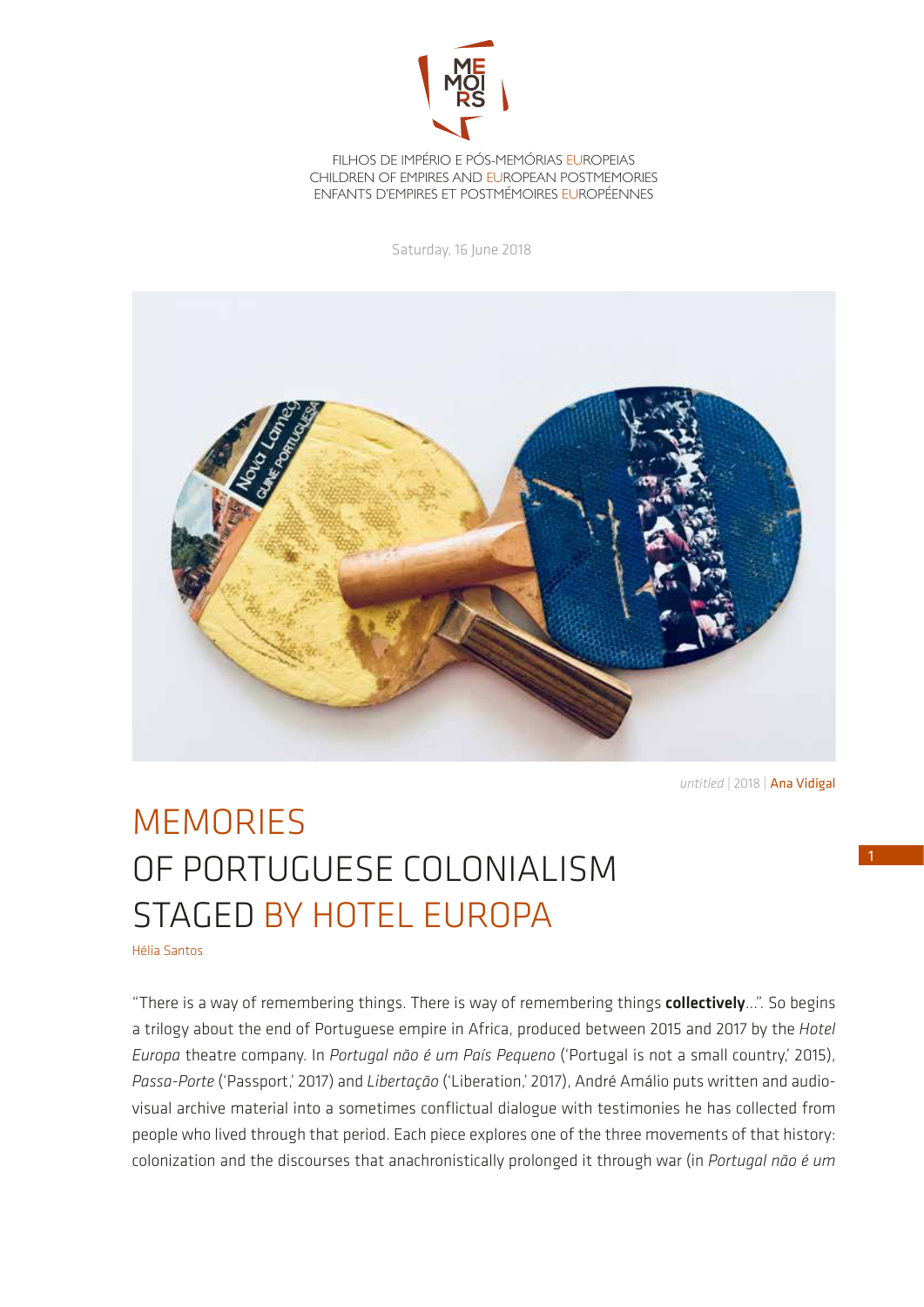

*País Pequeno*); the reconfiguration of identity of those people who travelled from the ex-colonies to Portugal between 1974 and 1976 (in *Passa-Porte*); and independence struggles (in *Libertação*). All three performances reflect critically on a momentous era in Portuguese history that has been often forgotten or wrongly figured as distant.

André Amálio, however, immediately shows that a great deal of knowledge does exist about this history. This quickly becomes clear, first of all, in his choice to write the plays as documentary theatre. He uses works of history, political science, philosophy and international relations about colonialism and its demise, a choice that reinforces the political tone of the performance, though does also produce some repetition and didacticism. The script is sometimes not quite as eloquent as the staging. Second, the author gestures to the proliferation of information about the end of colonialism through creative scenic and narrative techniques. The set of *Libertação*, for example, features stacks of books on a desk, on the floor, or, more significantly, hanging from the ceiling without touching the floor, visually registering the precarity and inaccessibility of knowledge that, although it exists everywhere, is inaccessibly organised and held up. The play's literal suspension of knowledge speaks to how it never lands in the collective memory.

The trilogy is born of the author's personal preoccupations and desire to contextualize the history of his parents, who lived in colonial Mozambique. It is deeply political and engages in an open confrontation with the dreamlike dimensions of Portuguese nationality. The performances go far beyond the personal and familiar to take up a public space on stage. Amálio wants to confront this public space and to think with it. In this process of dialogue between the personal and the public, the performances engage with what Marianne Hirsch has called post-memory. We see this in the interplay between private and public sources: Amálio juxtaposes family stories from his childhood and personal interviews he has collected with archival material, essays, and artistic work. These sources reach the audience already filtered through an organising consciousness that has never itself lived in the colonies, but which grew up flanked by memories and narratives of this space-time. Artists who work with post-memory do the particular work of contracting space and time in a movement though which the past becomes viscerally present. John Frow has convincingly argued that memory is not a relationship of truth with, but a desire for, the past. In the case of artists and writers who engage with post-memory this characterisation is often apt. They have not themselves experienced the traumatic past, but nevertheless establish a relationship with this absence in a way that inscribes that trauma into their identity. This relationship is sometimes obsessive, sometimes fortuitous, but always inescapable.